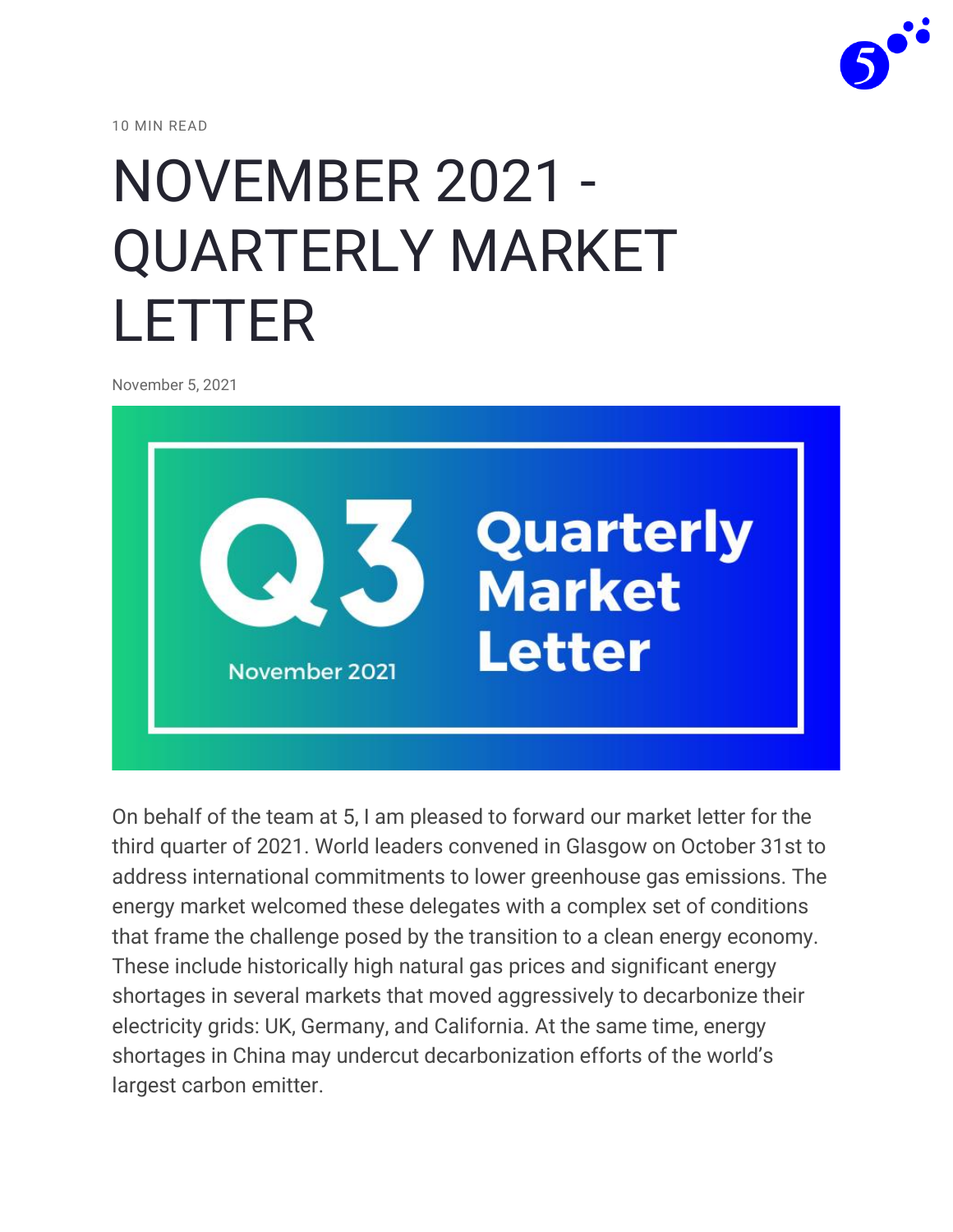

It is relatively easy to disassemble the old energy markets, shut down nuclear plants, stop fracking, cancel pipelines, and provide tax incentives for wind and solar generation. It is also easy to adopt policies that increase electricity usage. Limits to natural gas usage, halting natural gas pipelines, and tax incentives for EV vehicles all put additional demand on the electricity grid. Unfortunately, many policy decisions are being made before a reliable lowcarbon electricity grid has been established. As we have noted in earlier letters, it is one thing to build a large solar farm in Western New York; it is quite another to run a transmission line from that solar farm to consumers in New York City. The balance of this letter discusses these challenges and the risks they could impose on energy consumers.

#### Backdrop: Worldwide Increase in Commodity Prices

In the United States and in other markets, the shift from high carbon fuels (coal and oil) to natural gas is key to the energy transition. As shown in Figure 1, natural gas usage has increased significantly over the past twenty years or so.



**Figure 1:** World Natural Gas Demand by Region, 1973-2020 from **[iea.org](https://www.iea.org/data-and-statistics/charts/world-natural-gas-demand-by-region-1973-2020)**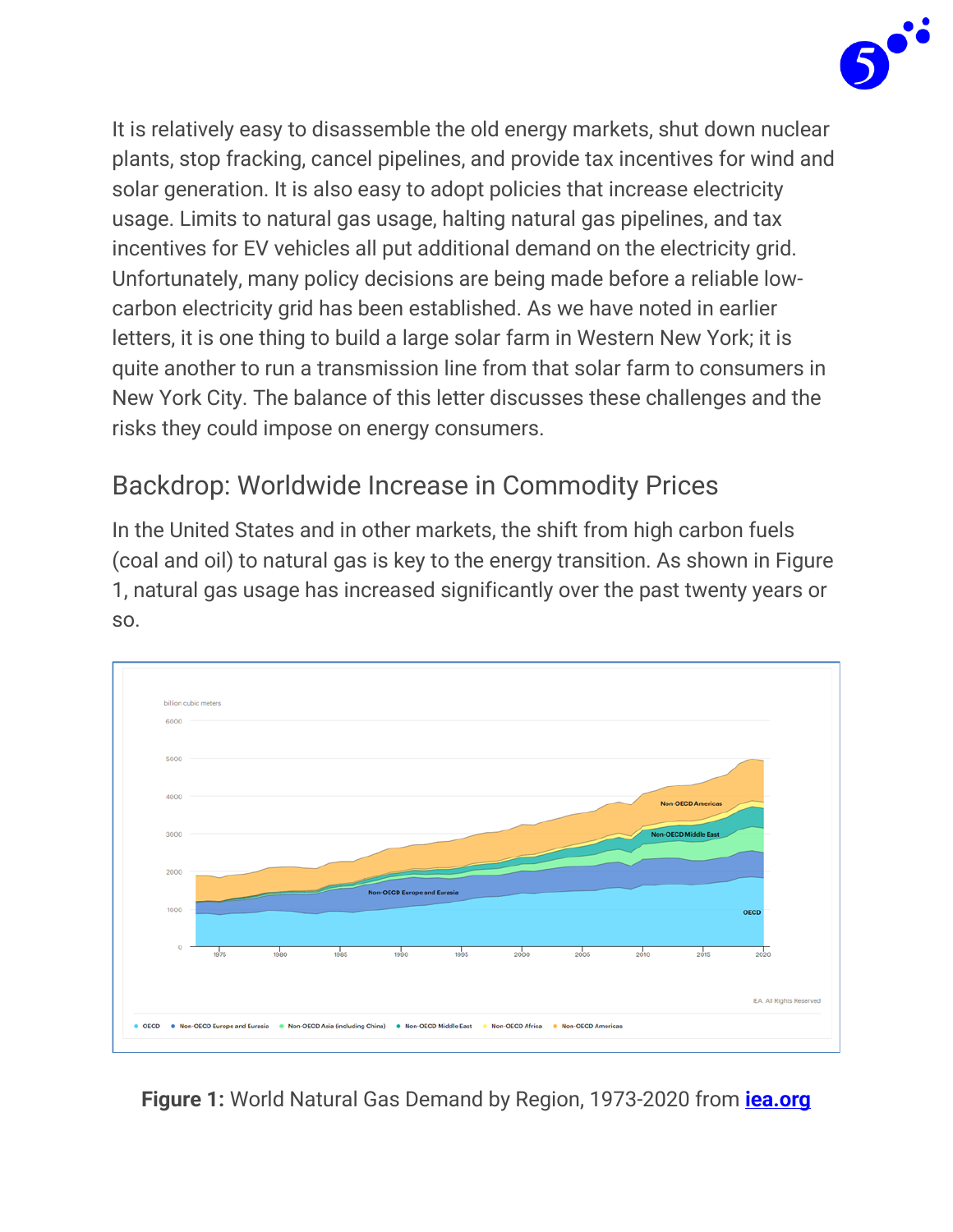

The reliance on natural gas is not without risk. The price of natural gas in the US (Henry Hub) spiked in Q3, but that increase is minor compared to what has happened to the price of natural gas in Europe and Asia. Figure 2 shows that LNG prices hit record highs in Asia and Europe during early October, an incredible 20x increase from prices during the Covid summer of 2020.



**Figure 2:** Daily Crude Oil, Natural Gas, and LNG Spot Prices (Jan 2018 - Oct 2021) from **[eia.gov](https://www.eia.gov/naturalgas/weekly/archivenew_ngwu/2021/10_21/)**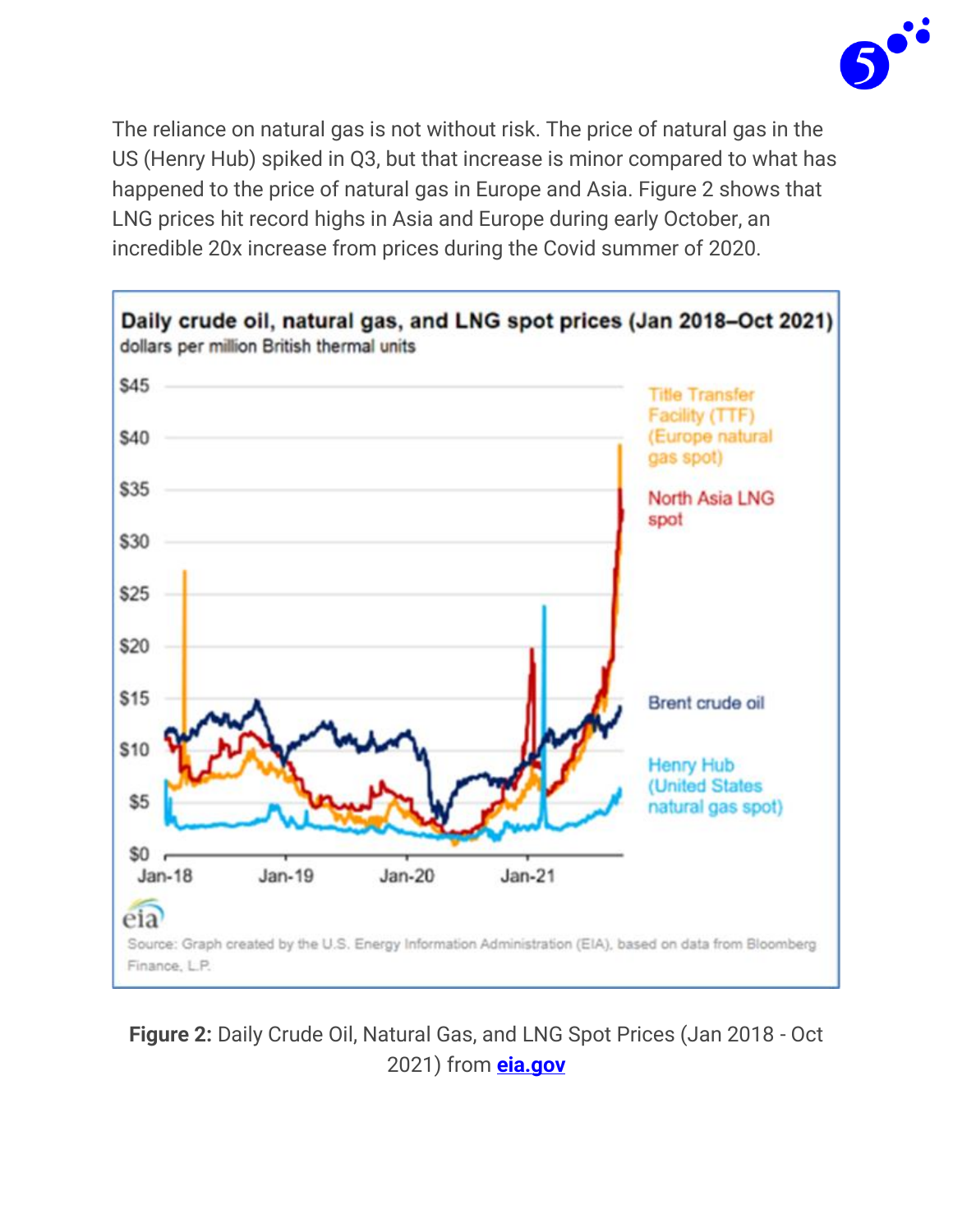

Increased demand for natural gas to meet carbon goals was not the primary cause for the price spike, but overall demand was probably a contributing factor. More direct reasons for the spike include a decline in the European production of natural gas, a decrease in natural gas exports to Europe from Russia, increased demand for natural gas in Asia which is now competing with Europe for limited imports, and increased demand in Brazil as gas is needed to offset reduced hydro production, a result of a 90-year drought.

Perhaps as important as the price increase, for US consumers, a key change in the market is that US natural gas is now correlated to worldwide prices. Until now, the price of natural gas in the US was disconnected from non-US markets. Since we had abundant supply and limited pipelines and LNG terminals to export natural gas, the price was a function of US supply and demand. With more and more LNG export facilities (and reduced supply), US natural gas prices have started to move with the price of natural gas in Europe and Asia. This creates a significant new risk to be managed by US buyers.

## England and Germany: Energy Shortages and Price Spikes

Frozen wind turbines during winter storm Uri contributed to Texas' energy shortage. This fall's abnormal weather, in this case, a lack of offshore wind, once again helped drive electricity shortages in the UK and Germany. The UK depends on offshore wind for energy supply and to meet its commitment to be carbon neutral by 2050. But in early September, the offshore wind farms generated only 11% of the UK's demand vs the 18%-20% that was expected. For example, on September 6 wind provided only 2.5% of the UK's electricity.

Figure 3 highlights the lack of wind across much of Europe in September.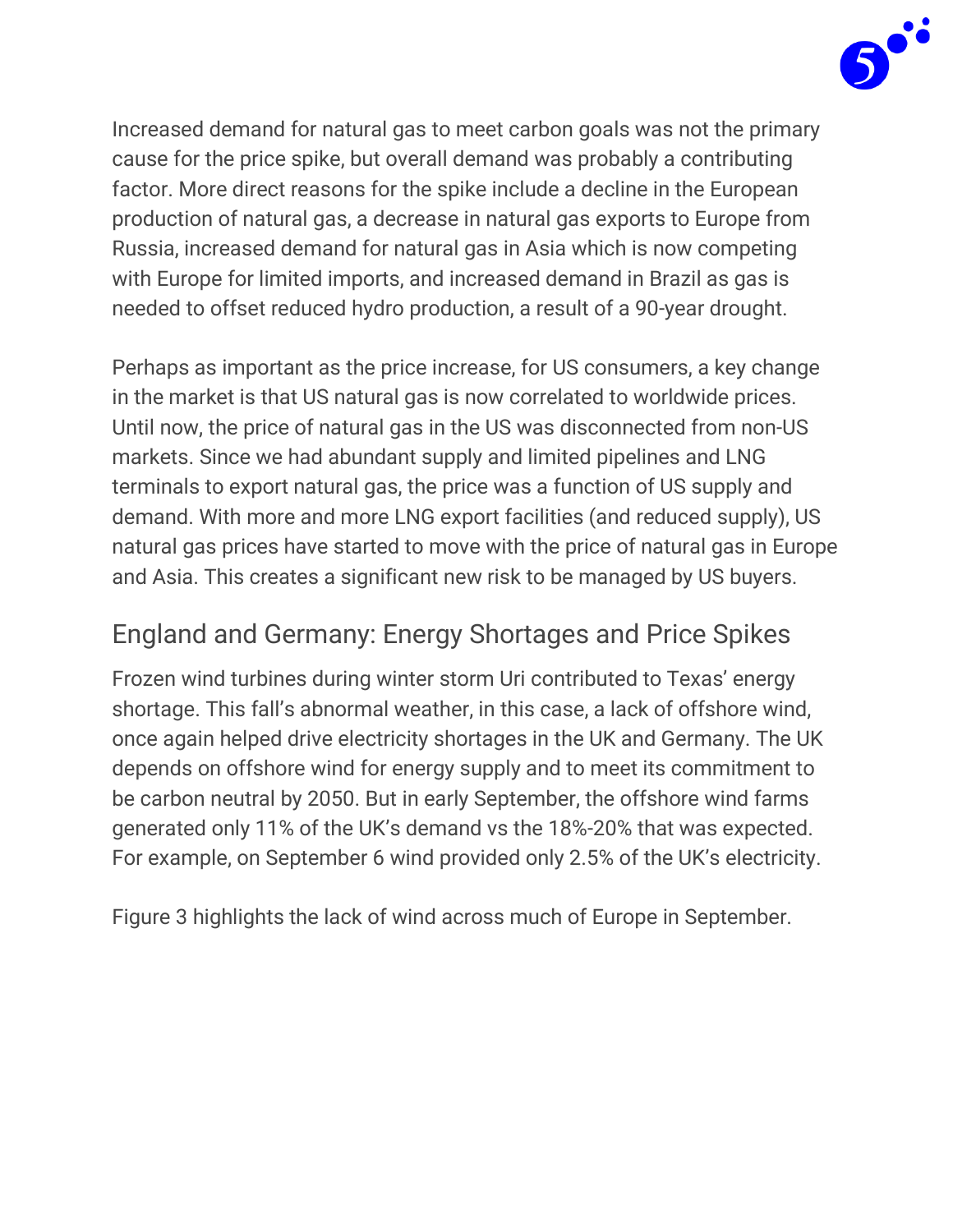



**Figure 3:** September 2021 Wind Speed Anomalies from **[ft.com](https://www.ft.com/content/d53b5843-dbe0-4724-8adf-75c66127ea80)**

Even before the wind decided to stop blowing, natural gas prices and electricity were already trading at high levels, boosted by post-pandemic demand, a lack of natural gas in the UK and European storage facilities, and greater demand for natural gas in the US and Asia.

As a result, and as Figure 4 demonstrates, the price of electricity and natural gas hit all-time highs in the UK and rallied in Germany.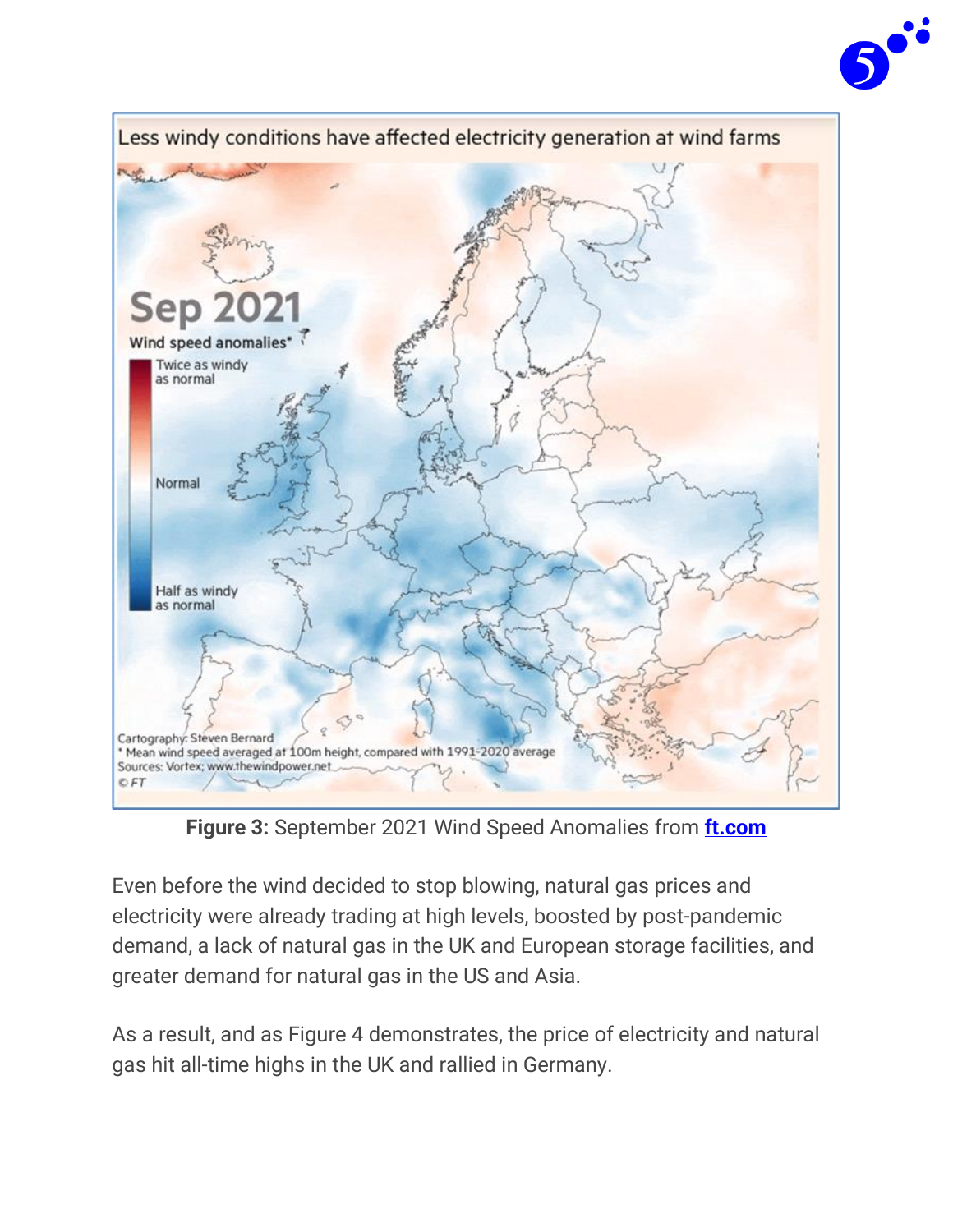



**Figure 4:** Wholesale Day-Ahead Power Prices Since 2019 from **[wsj.com](https://www.wsj.com/articles/energy-prices-in-europe-hit-records-after-wind-stops-blowing-11631528258)**

The resulting high price of electricity and natural gas forced factories to stop manufacturing and led to the failure of some 18 energy suppliers in the UK. These suppliers had offered to supply their electricity clients with fixed-price electricity and had not adequately hedged these commitments. Faced with the risk of an energy shortage, the UK had to fire up its last remaining coal-fired plants just to keep the lights on. If this trend continues, the UK will also have a hard time meeting its pledge to have a carbon-neutral energy grid by 2035.

Germany, faced with a similar crisis, needed old coal power plants to fill the gap left by low wind output and the closure of nuclear plants. Higher amounts of coal used for fuel in Germany (See Figure 5) caused the biggest jump in greenhouse emissions in 30 years.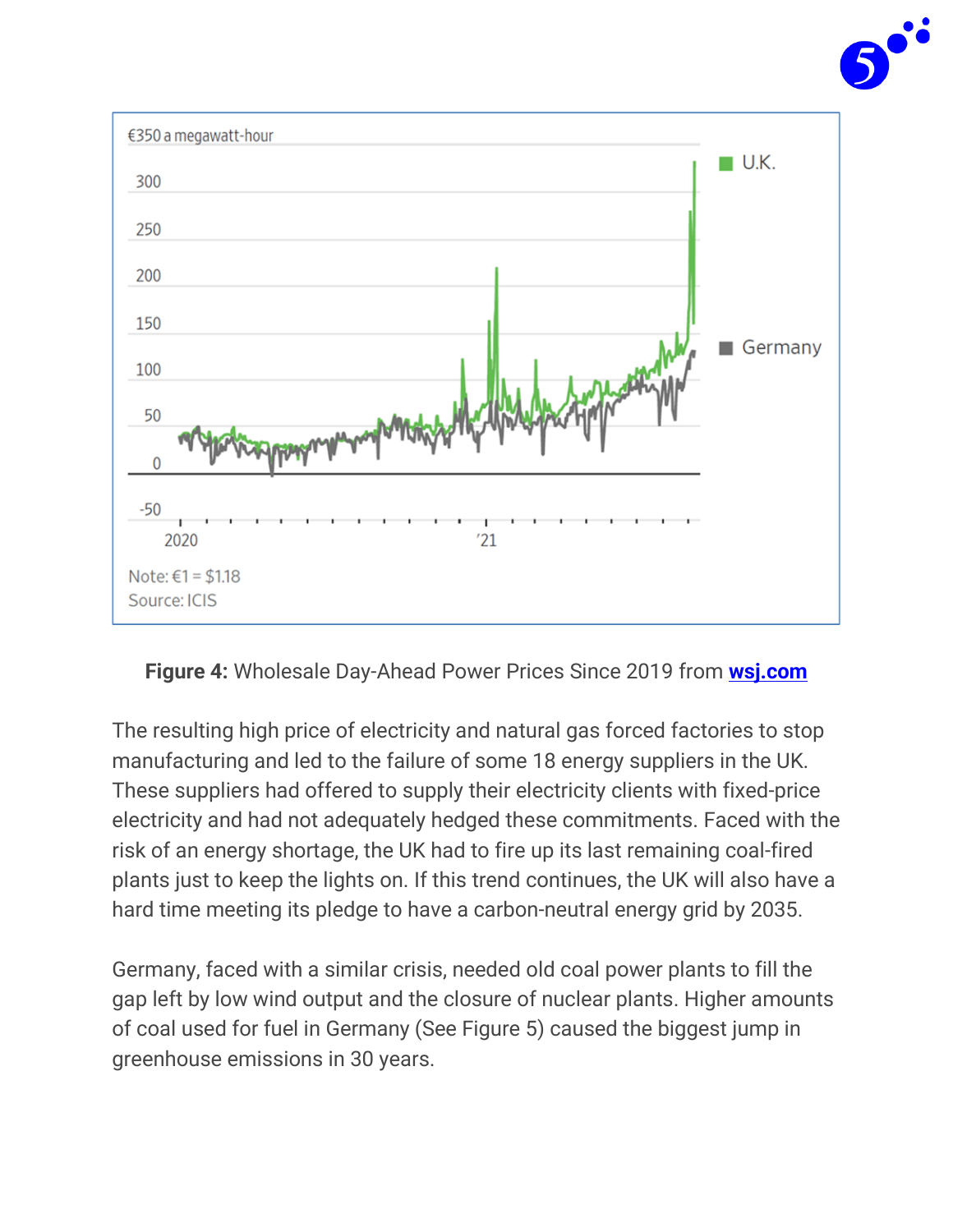



**Figure 5:** Monthly Output Rose to Highest Since September 2019 from **[bloomberg.com](https://www.bloomberg.com/news/articles/2021-10-01/energy-crisis-forces-german-power-plant-to-halt-on-lack-of-coal)**

Low wind speeds are not the only culprit. UK and Germany's move away from fossil fuels is also partially to blame. In both markets, wind and other renewables have taken significant market share away from coal plants (almost all of which have been retired), nuclear and natural gas-fired generation. As Figures 6 and 7 demonstrate, UK and Germany have successfully reduced their amounts of coal and nuclear generation. After this spike in natural gas pricing and facing a real risk of an energy shortage, energy regulators may wish that these coal and nuclear plants were still available as a last resort.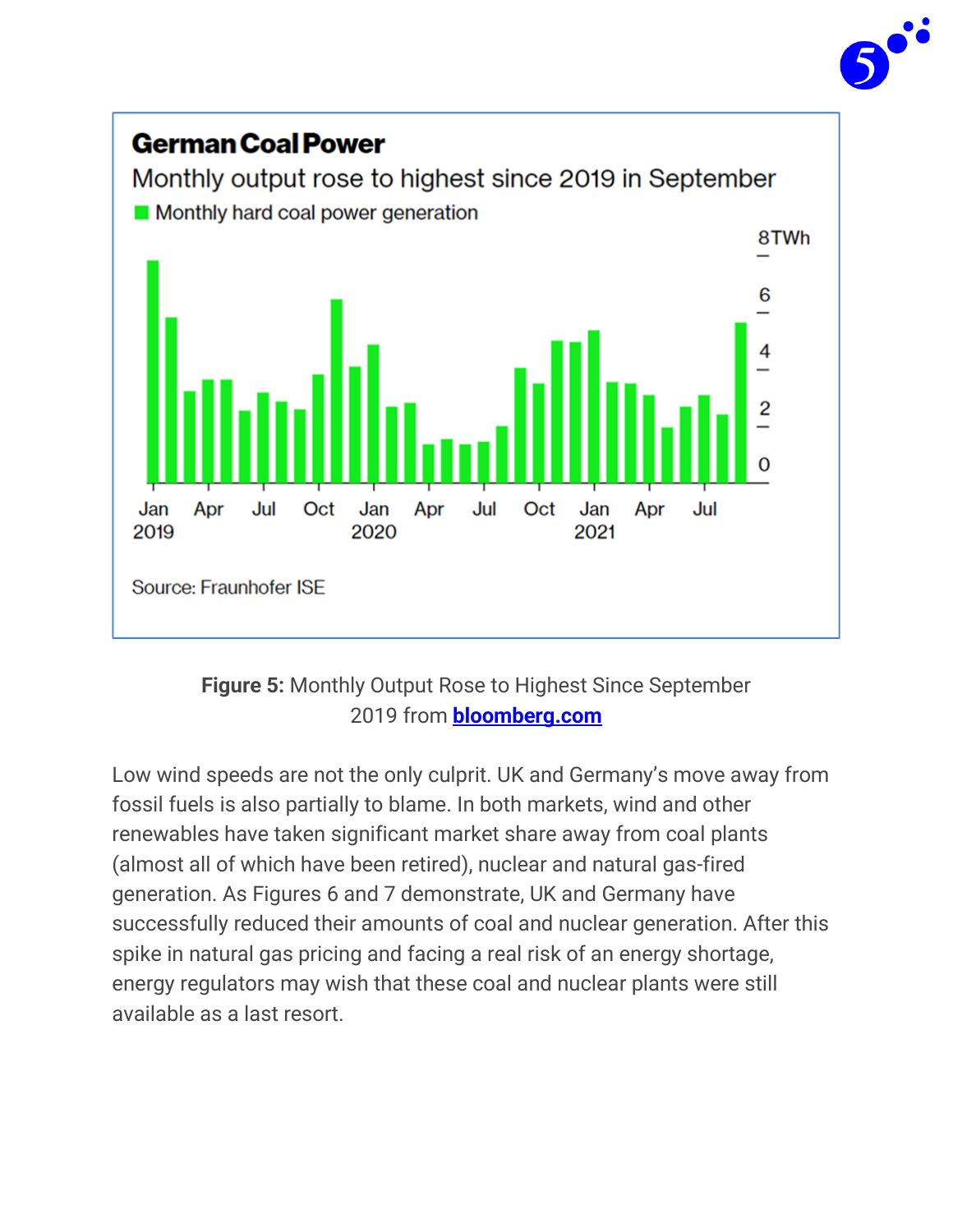



**Figure 6:** Share of UK Electricity Generation from Different Energy Sources from **[wsj.com](https://www.wsj.com/)**



**Figure 7:** Total Energy Supply (TES) by Source, Germany 1990 - 2020 from **[iea.org](https://www.iea.org/countries/germany)**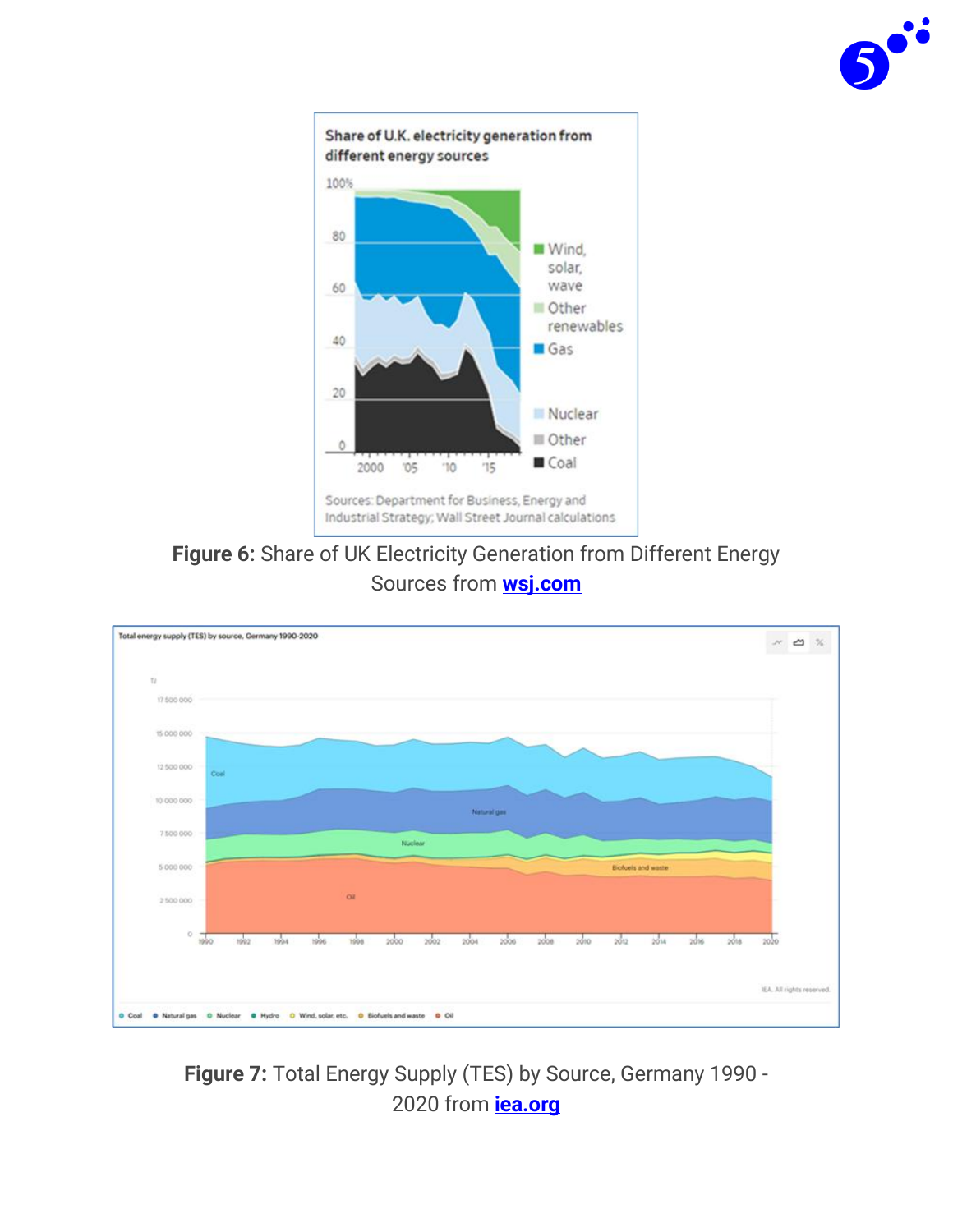

Political risk is another reason that European countries may now reconsider their decision to retire coal and nuclear generation. The shortage of natural gas played into the hands of the region's largest exporter, Russia, which has been limiting natural gas exports. This may be in part to secure permits needed for a large gas pipeline being built in the North Sea. When Russia expands exports, the price of natural gas drops, when Russian withholds exports, prices rise. In Germany, the Russian connection is even more problematic. Russia owns a large amount of natural gas storage sites in Germany. According to a recent Bloomberg report and as shown in Figure 8, Germany's gas storage was 71% full on Oct. 27th, while sites controlled by Russia (via Gazprom) were just 21% full.



**Figure 8:** Gazprom Controlled Storage Site in Germany from **[bloomberg.com](https://www.bloomberg.com/opinion/articles/2021-10-31/russia-is-no-longer-europe-s-reliable-gas-supplier)**

#### California: Running Dirty Natural Gas Plants

California shares many of the problems faced by the UK and Germany. California's SB 100 established the state's goal to have a carbon-free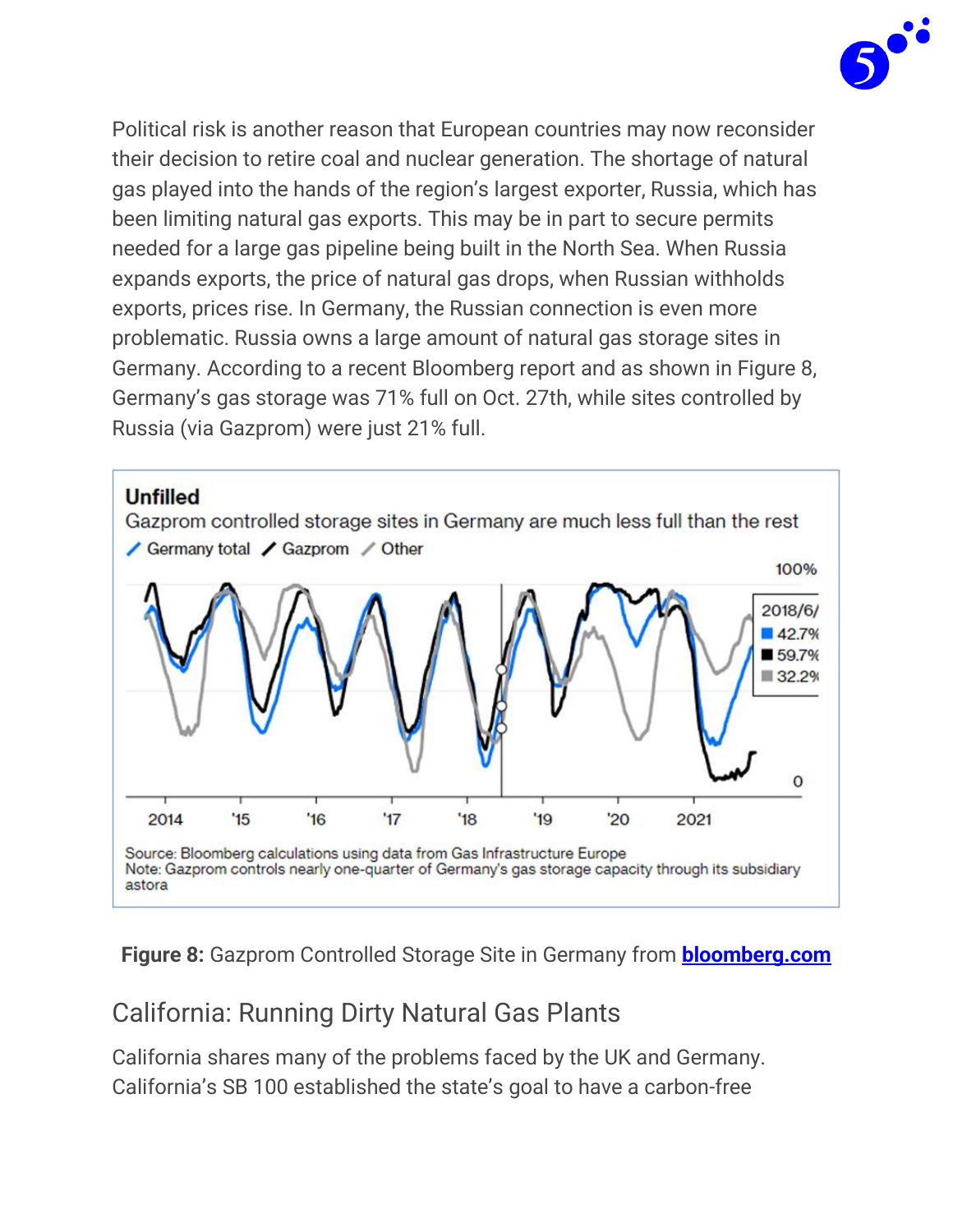

electricity grid by 2045. To do this, regulators have required the state's utilities to purchase a massive amount of renewable energy and battery storage. Today, California gets over 20% of its electricity from solar generation and another 7% from wind. At the same time, the state is pushing to retire its last nuclear plant, Diablo Canyon (which generates some 10% of the state's electricity) by 2025. California's transition to becoming a carbon-free grid has strained its electricity grid. This is one of the reasons why California has the nation's highest electricity prices and struggles to keep the lights on.

Faced with the risk of more power shortages, California has had to rethink closing its old natural gas plants. For example, AES Redondo Beach, scheduled to retire at the end of 2020, had its operating life extended in October through 2023. This is a repeat of last year when California extended operational permits to three other relatively inefficient natural gas generators in the face of supply shortages. If California is watching events in UK and Germany, they may also want to reconsider the decision to shut down Diablo Canyon.

The risk of shortages, however, has not stopped California from taking new steps that should put further pressure on the energy system. For example, California just adopted new building codes to incentivize all-electric construction and Los Angeles set 2035 as its target for having a carbon-free electricity sector.

## China: Halting then Re-Starting Coal Plants

In our Q2 letter, we pointed to China's state planning power and ability to permit and build long-term transmission lines as a competitive advantage over the US's mixed federal and state energy market regulations. For sure, China has the ability to get things done quickly. But in Q3, we saw that China's effort to decarbonize its electricity grid is not without risk. In September, power shortages and blackouts spread throughout China – with at least 18 provinces curbing electricity use.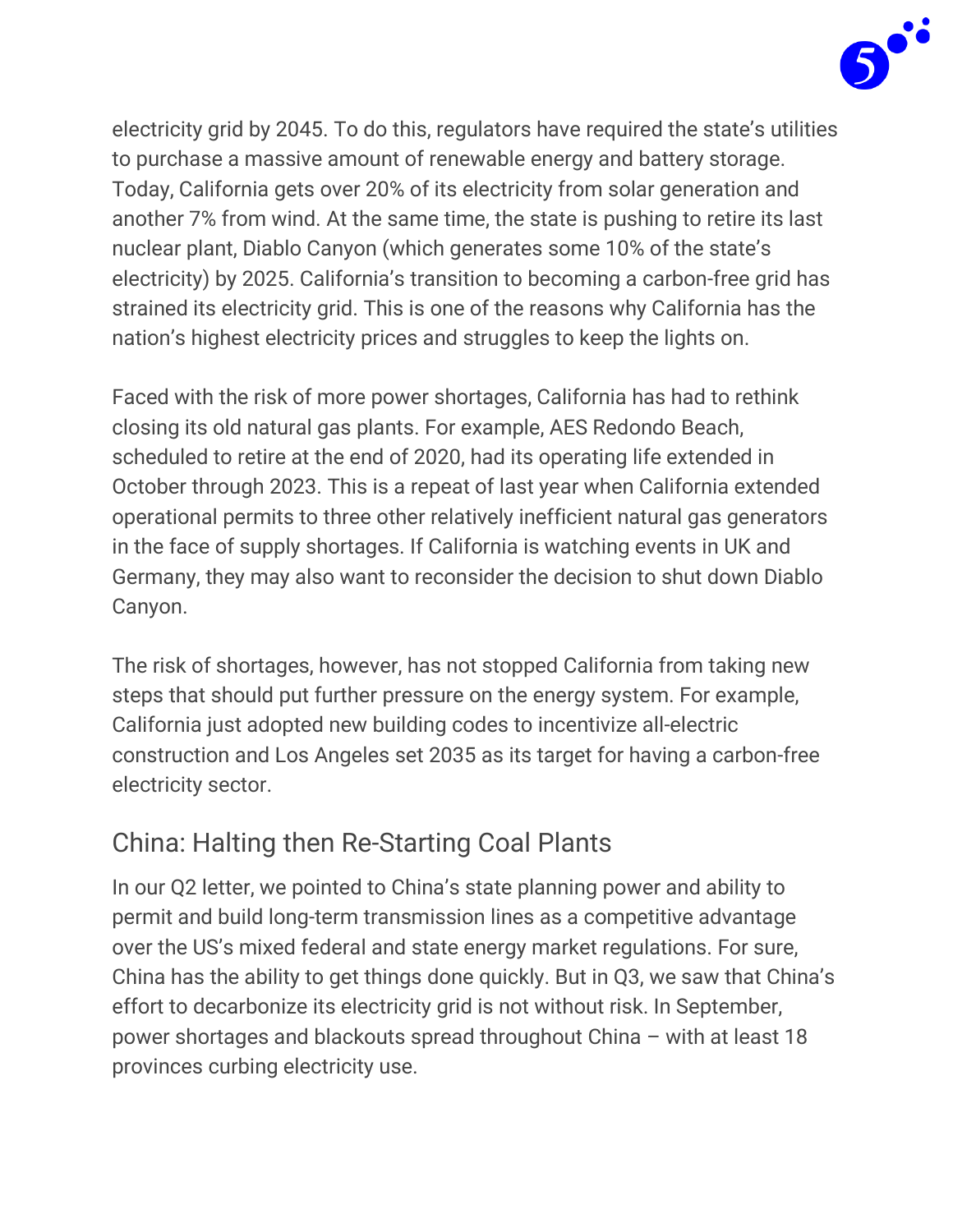

Energy cuts were severe and continue to hamper industrial production. The energy shortage can be traced, in part, to China's efforts to meet its own carbon reduction targets in advance of COP26 and the Winter Olympics in Beijing next February. Almost half of China's regions missed energy reduction targets and were being pressured to reduce energy consumption. At the same time, China mismanaged the energy market, allowing coal prices to float while fixing electricity prices paid to coal power plant owners. As the price of coal rose (in part due to China banning coal imports from Australia after Australia called for an investigation into the cause of Covid19), power plant operators stopped running as the price of electricity was not sufficient to cover the cost of the coal they needed to purchase.

With winter approaching, the Chinese government is taking all steps to increase coal production – ordering mines to operate at full capacity, importing coal from Australia, permitting new mines, and ordering coal producers to lower their prices. As in the UK and in Germany, when the grid is unable to reliably produce electricity, carbon reduction goals are set aside.

#### Conclusion: More Changes, More Unexpected Outcomes

While various grids are challenged by the changing nature of energy demand and supply, decisions continue to be taken that could increase both electricity demand and intermittent supply. Examples include the accelerated transition to EVs and regulations to promote electric heating of residential and commercial buildings. Further, if Biden's infrastructure bill passes congress, another \$550 billion will be focused on ways to accelerate the energy transition, such as extended tax credits for wind and solar developers. We should be clear, however, that the energy transition is not slowing down, and the risk of climate change is widely accepted. For example, at COP26, Bill Gates's Breakthrough Energy Catalyst announced a public-private partnership and committed \$1 billion to help Europe meet its 2030 climate commitments. Interestingly, these funds are focused on new technologies needed to reach climate goals at a reasonable cost.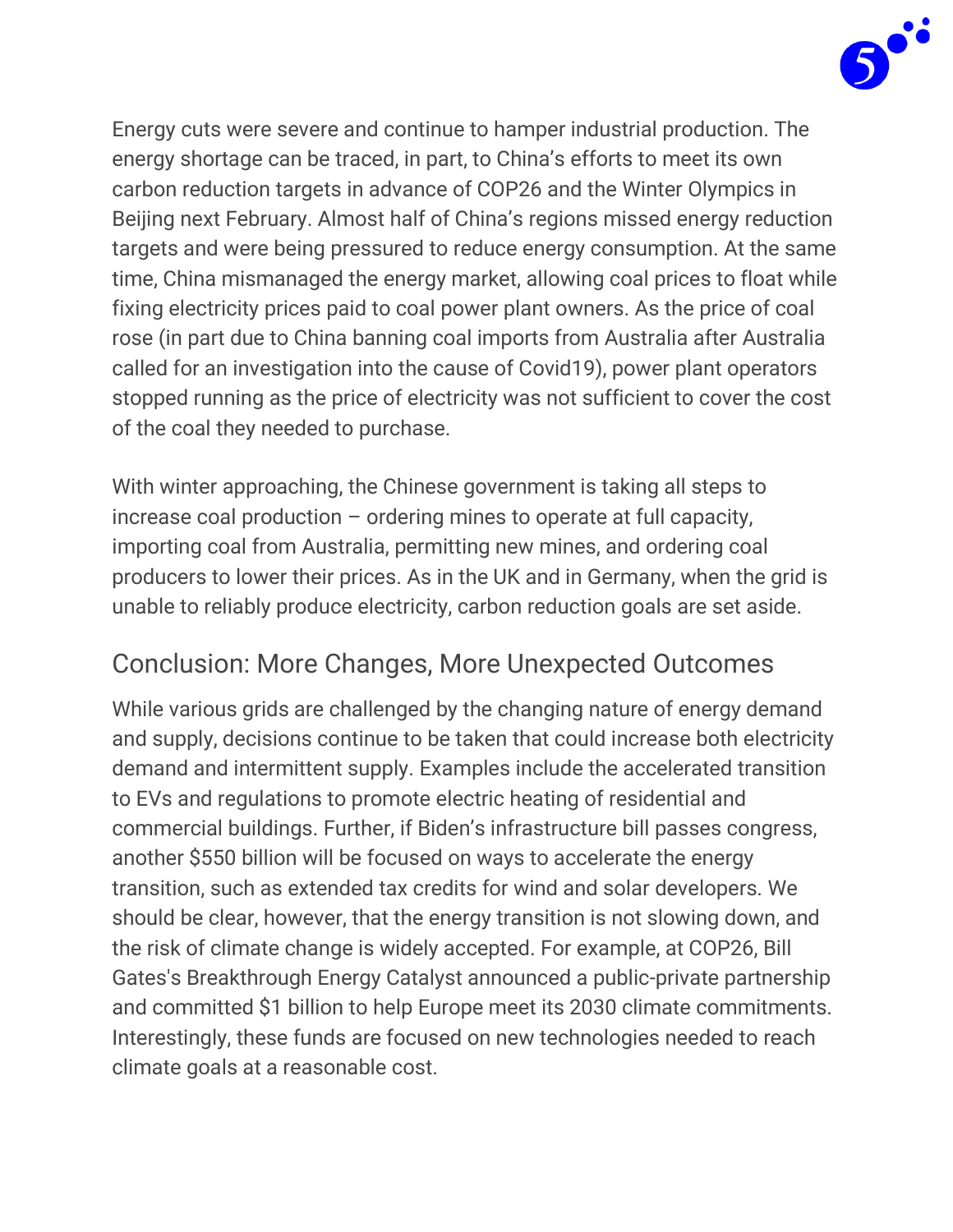

It is no surprise that whether due to extreme climate events or a less reliable energy grid, power outages are increasing and we expect this trend to continue. Figure 9 shows how climate-related disasters have affected the number of power outages throughout the US.



**Figure 9:** Increased Power Outages Nationwide Often Sparked by Climate Disasters from **[washingtonpost.com](https://www.washingtonpost.com/business/2021/10/24/climate-change-power-outages/)**